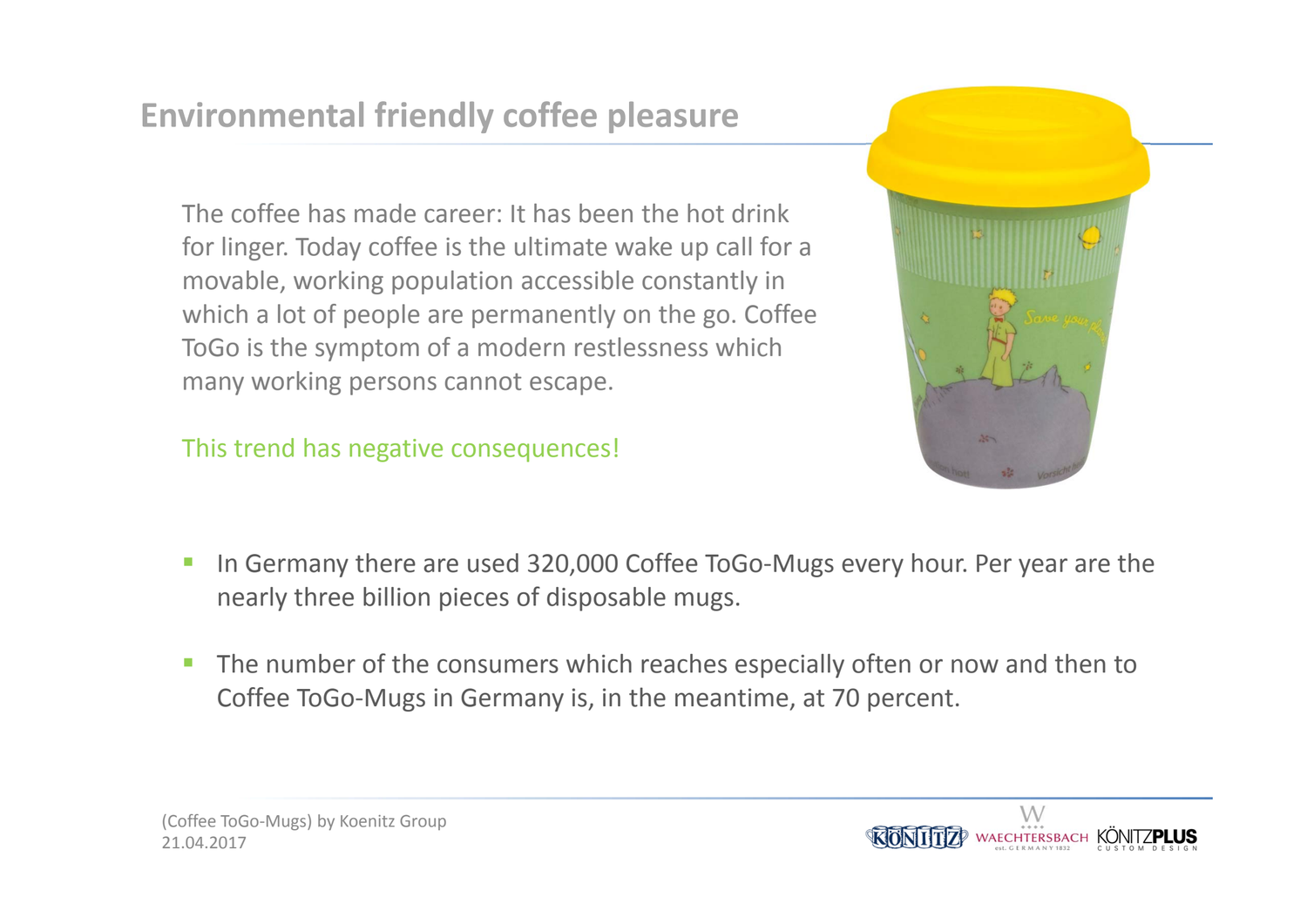## **Negative consequences of disposable mugs**

- $\mathcal{L}$  For production of the Polyethylen coatings of the mug insides and polystyrene lids there are used yearly approx. 22,000 tonnes of crude oil.
- For the production of the ToGo-Mugs yearly spent in Germany originate CO2 issues of about 83,000 tonnes.
- **The production of the polystyrene lids causes, in addition, about 28,000 tonnes** of CO2 issues per year.
- Many of the Coffee ToGo‐Mugs are thrown away heedlessly and provoke dirty streets, public places and nature.

With the environment protection is valid the precautionary principle:



WAECHTERSBACH KÖNITZPLUS

21.04.2017 (Coffee ToGo‐Mugs) by Koenitz Group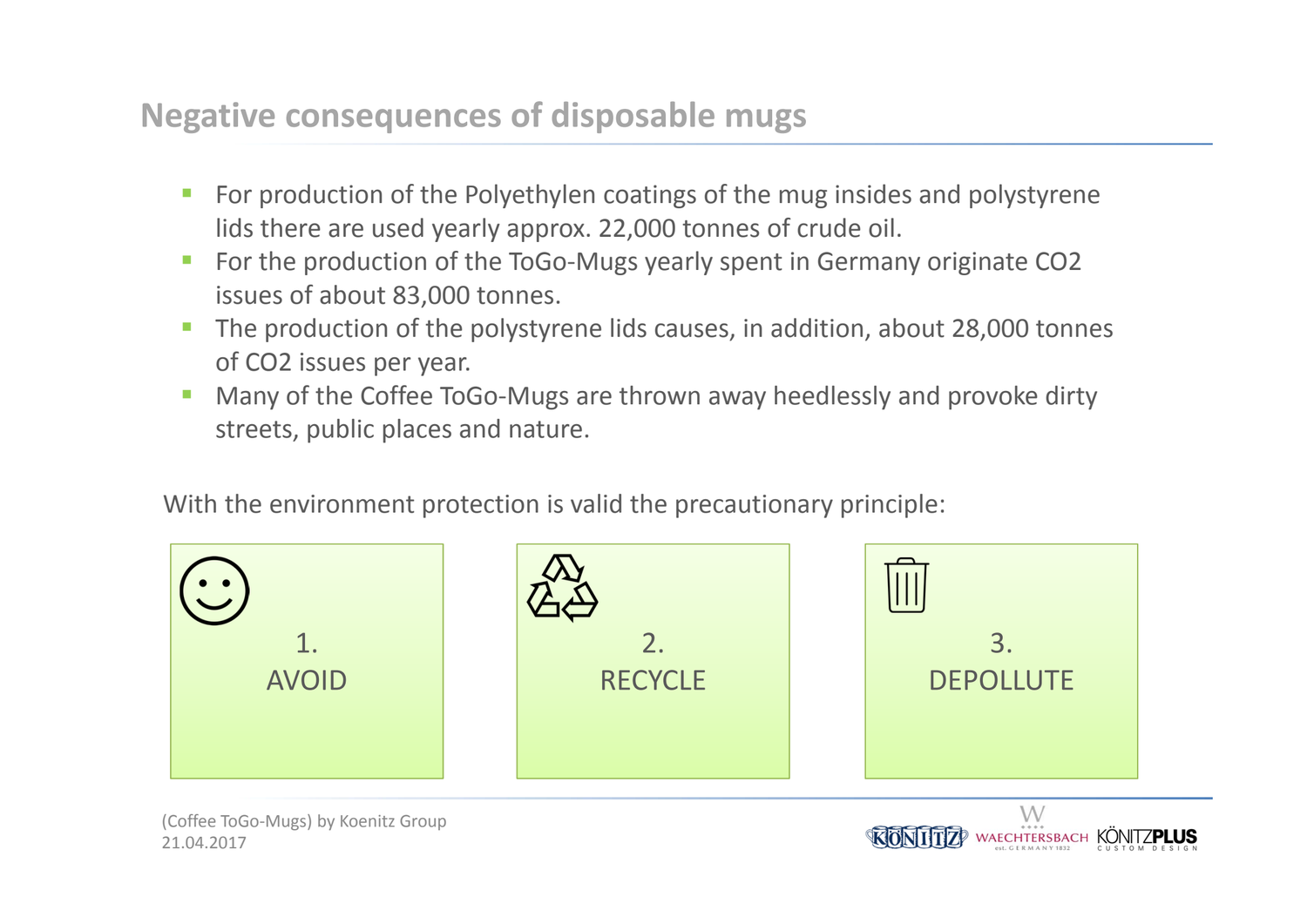**Porcelain avoid garbage**



Place <sup>a</sup> sign for the environment protection and individualise your ToGo‐Mug. Different refining technologies and printings provide for the optical highlights.

- $\mathcal{L}_{\mathcal{A}}$ ■ KÖNITZ ToGo-Mugs are sustained and protect the nature
- $\mathcal{L}_{\mathcal{A}}$ ■ KÖNITZ ToGo-Mugs are an ideal customer restraints instrument

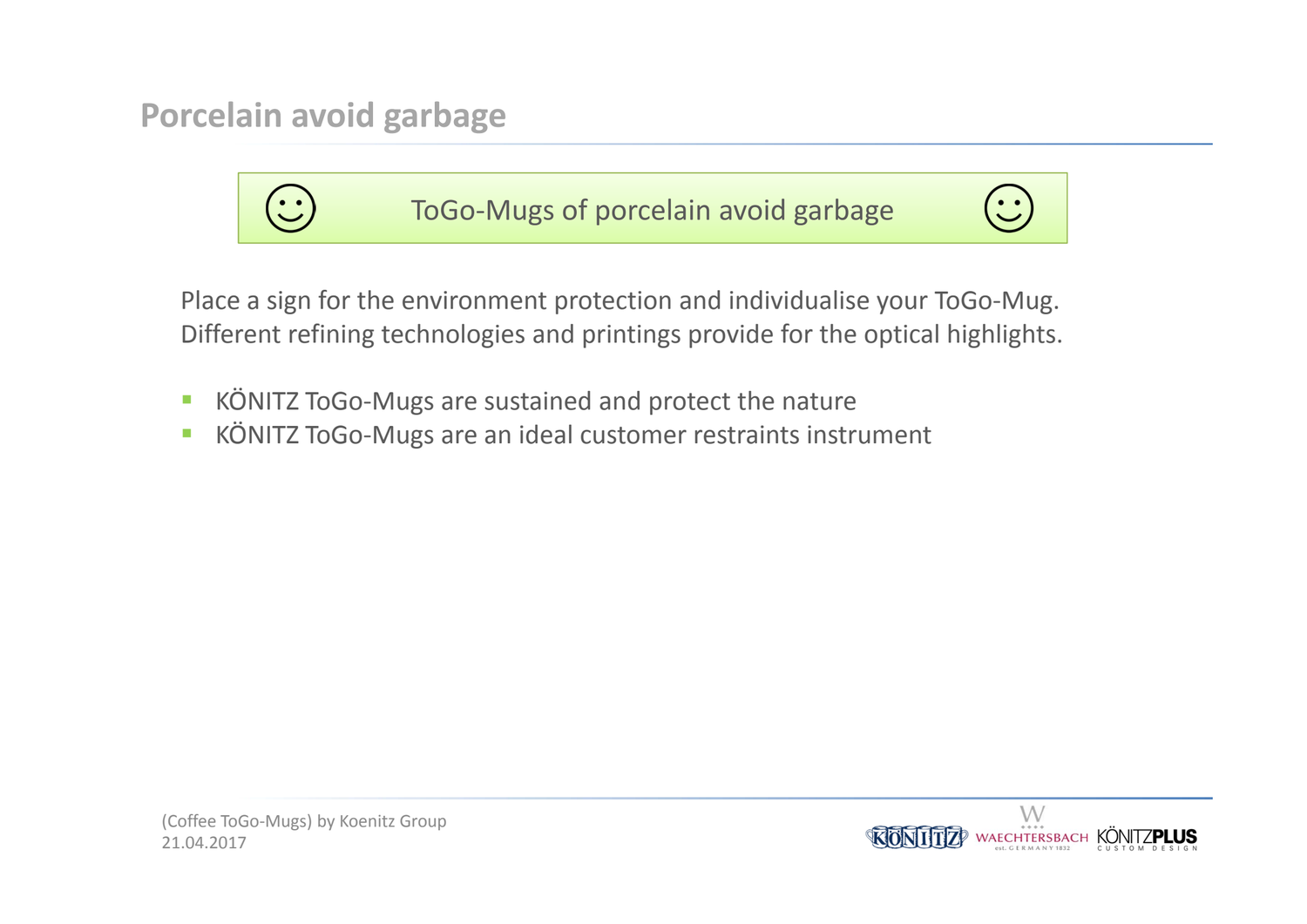

21.04.2017 (Coffee ToGo‐Mugs) by Koenitz Group

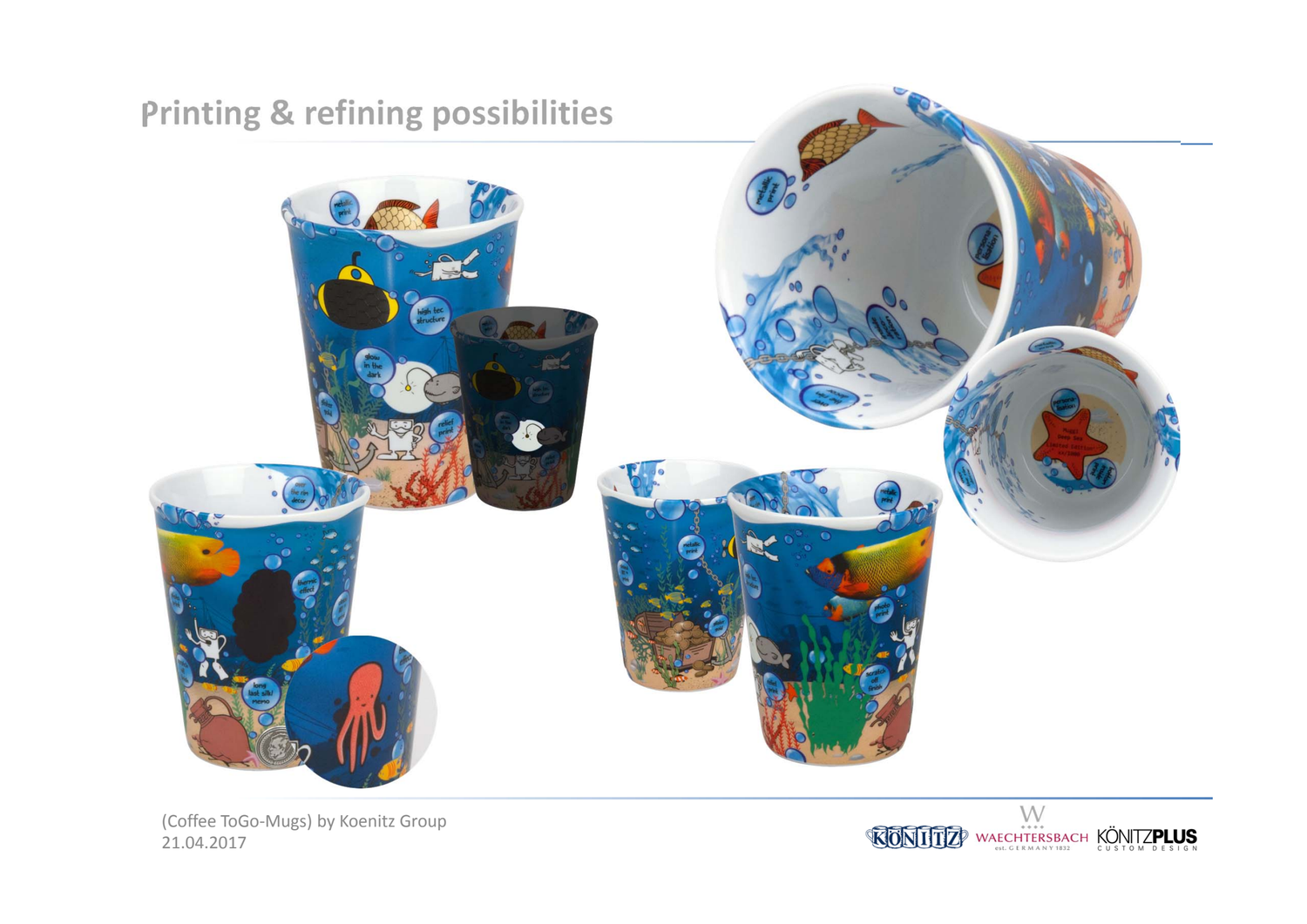## **Selfmade Mug**



Where is your enterprise seat? Which products do you distribute? What distinguishes you as <sup>a</sup> brand? Which added value do you offer to your customers?

The questions which you can answer now in quite <sup>a</sup> particularly nice manner: With our Selfmade Mugs. The plain printed ToGo‐Mugs can be painted with coloured pencils and be washed away later easily again. The ideal present for customers or employees. The Selfmade Mug is <sup>a</sup> brand ambassador with sympathy values which is used often, with pleasure and everywhere .

And here is how it works: On the basis of your logo data, enterprise values and / or photo of your town with interesting places of interest, we develop your own ToGo-Mug. With pleasure also in the suitable gift box.